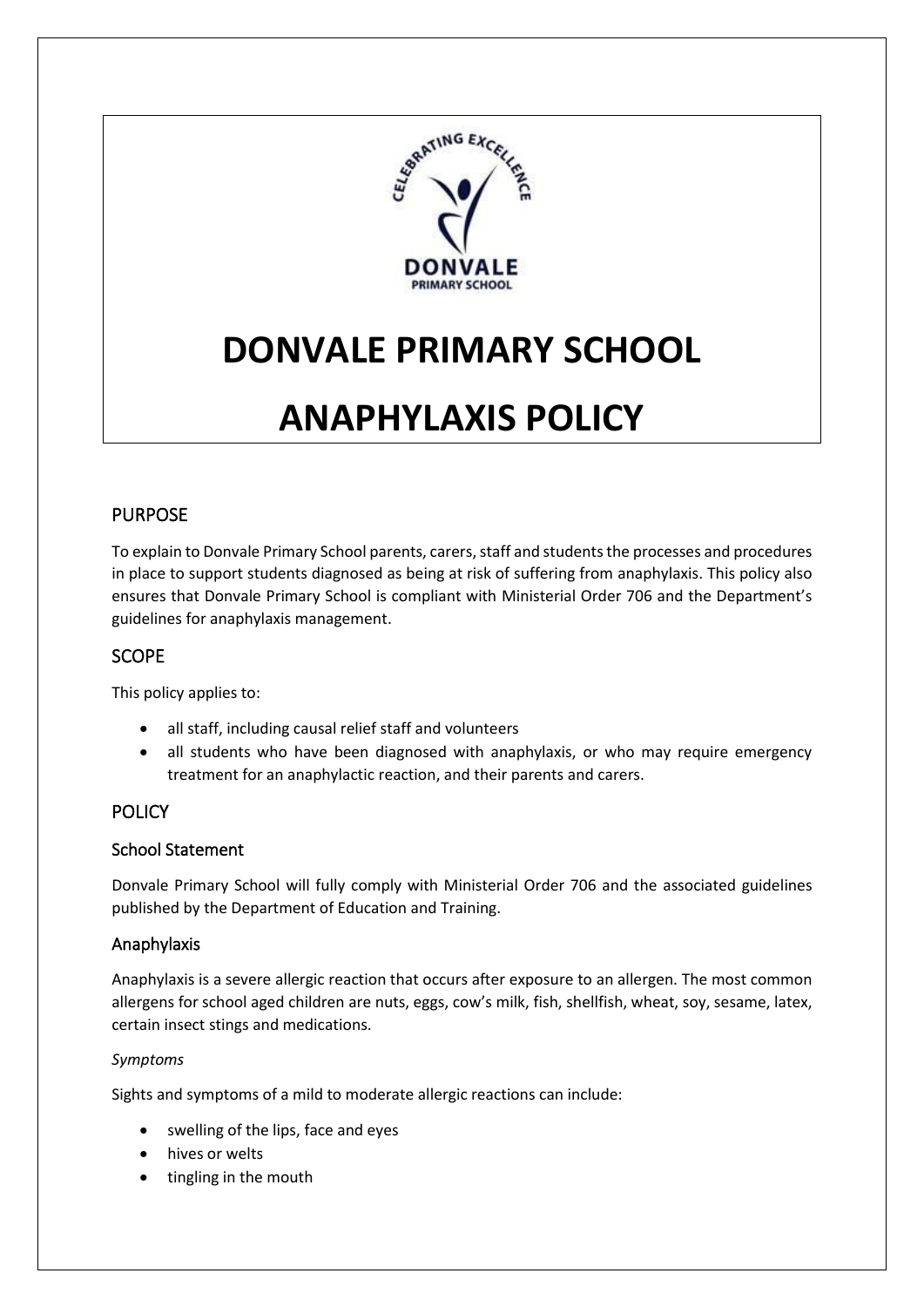Signs and symptoms of anaphylaxis, a severe allergic reaction, can include:

- difficult/noisy breathing
- swelling of tongue
- difficulty talking and/or hoarse voice
- wheeze or persistent cough
- persistent dizziness or collapse
- student appears pale or floppy
- abdominal pain and/or vomiting

Symptoms usually develop within ten minutes and up to two hours after exposure to an allergen, but can appear within a few minutes.

#### *Treatment*

Adrenaline given as an injection into the muscle of the outer mid-thigh is the first aid treatment for anaphylaxis.

Individuals diagnosed as being at risk of anaphylaxis are prescribed an adrenaline autoinjector for use in an emergency. These adrenaline autoinjectors are designed so that anyone can use them in an emergency.

## Individual Anaphylaxis Management Plans

All students at Donvale Primary School who are diagnosed as being at risk of suffering from an anaphylactic reaction by a medical practitioner must have an Individual Anaphylaxis Management Plan. When notified of an anaphylaxis diagnosis, the Principal of Donvale Primary School is responsible for developing a plan in consultation with the student's parents/carers.

Where necessary, an Individual Anaphylaxis Management Plan will be in place as soon as practicable after a student enrols at Donvale Primary School and where possible, before the student's first day.

Parents and carers must:

- obtain an ASCIA Action Plan for Anaphylaxis from the student's medical practitioner and provide a copy to the school as soon as practicable
- immediately inform the school in writing if there is a relevant change in the student's medical condition and obtain an updated ASCIA Action Plan for Anaphylaxis
- provide an up-to-date photo of the student for the ASCIA Action Plan for Anaphylaxis when that Plan is provided to the school and each time it is reviewed
- provide the school with a current adrenaline autoinjector for the student that has not expired;
- participate in annual reviews of the student's Plan.

Each student's Individual Anaphylaxis Management Plan must include:

- information about the student's medical condition that relates to allergy and the potential for anaphylactic reaction, including the type of allergies the student has
- information about the signs or symptoms the student might exhibit in the event of an allergic reaction based on a written diagnosis from a medical practitioner
- strategies to minimise the risk of exposure to known allergens while the student is under the care or supervision of school staff, including in the school yard, at camps and excursions, or at special events conducted, organised or attended by the school
- the name of the person(s) responsible for implementing the risk minimisation strategies, which have been identified in the Plan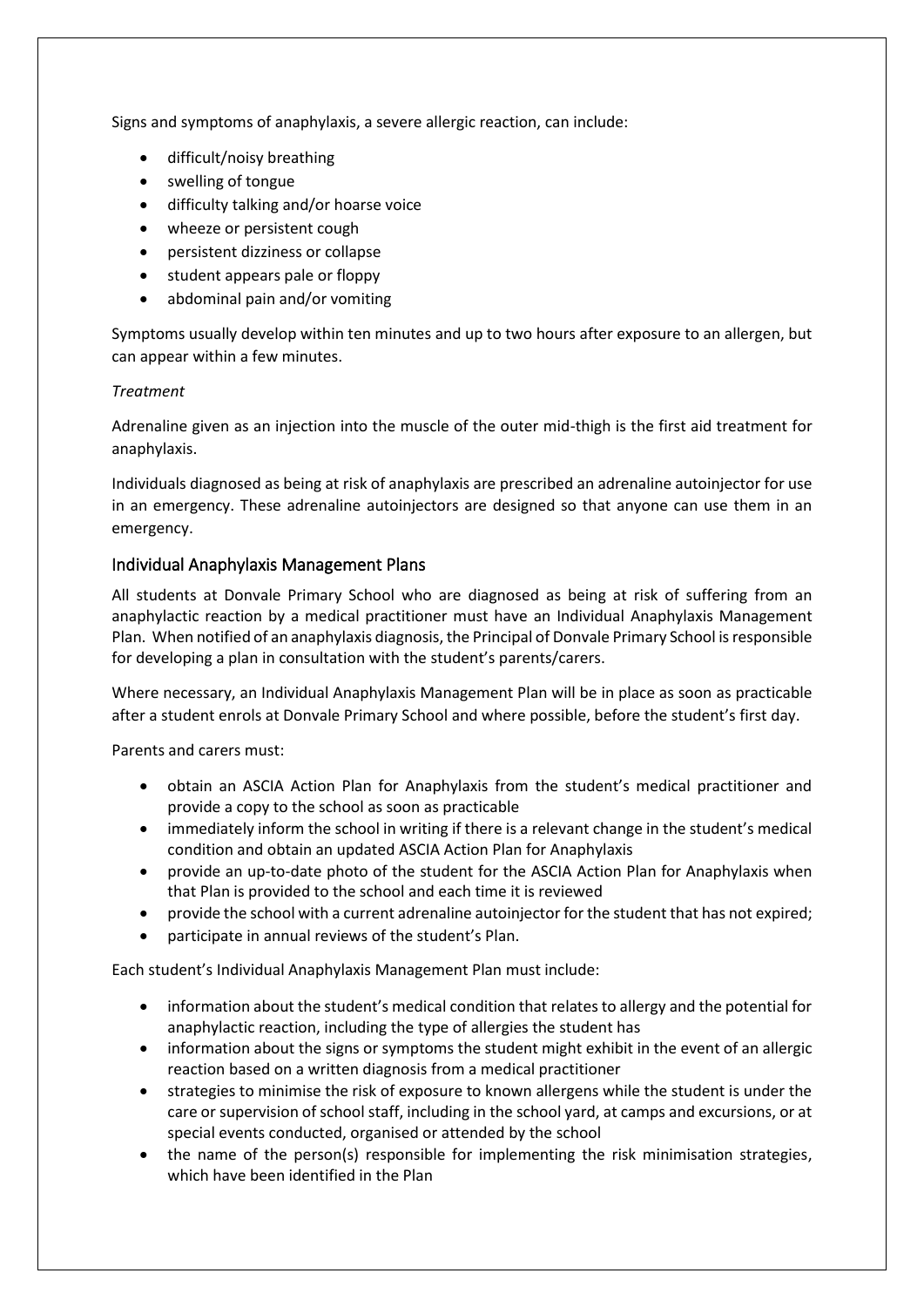- information about where the student's medication will be stored
- the student's emergency contact details
- an up-to-date ASCIA Action Plan for Anaphylaxis completed by the student's medical practitioner.

#### *Review and updates to Individual Anaphylaxis Plans*

A student's Individual Anaphylaxis Plan will be reviewed and updated on an annual basis in consultation with the student's parents/carers. The plan will also be reviewed and, where necessary, updated in the following circumstances:

- as soon as practicable after the student has an anaphylactic reaction at school
- if the student's medical condition, insofar as it relates to allergy and the potential for anaphylactic reaction, changes
- when the student is participating in an off-site activity, including camps and excursions, or at special events including fetes and concerts.

Our school may also consider updating a student's Individual Anaphylaxis Management Plan if there is an identified and significant increase in the student's potential risk of exposure to allergens at school.

#### Location of plans and adrenaline autoinjectors

A copy of each student's Individual Anaphylaxis Management Plan will be stored with their ASCIA Action Plan for Anaphylaxis at the General Office, together with the student's adrenaline autoinjector. Adrenaline autoinjectors must be labelled with the student's name*.*

#### Risk Minimisation Strategies

To reduce the risk of a student suffering from an anaphylactic reaction at Donvale Primary School, we have put in place the following strategies:

- staff and students are regularly reminded to wash their hands after eating
- students are discouraged from sharing food
- garbage bins at school are to remain covered with lids to reduce the risk of attracting insects
- gloves must be worn when picking up papers or rubbish in the playground
- year groups will be informed of allergens that must be avoided in advance of class parties, events or birthdays
- a general use EpiPen will be stored at the General Office
- planning for off-site activities will include risk minimisation strategies for students at risk of anaphylaxis including supervision requirements, appropriate number of trained staff, emergency response procedures and other risk controls appropriate to the activity and students attending.

#### Adrenaline autoinjectors for general use

Donvale Primary School will maintain a supply of adrenaline autoinjectors for general use, as a backup to those provided by parents and carers for specific students, and also for students who may suffer from a first time reaction at school.

Adrenaline autoinjectors for general use will be stored at the General Office and labelled "general use".

The Principal is responsible for arranging the purchase of adrenaline auto-injectors for general use, and will consider: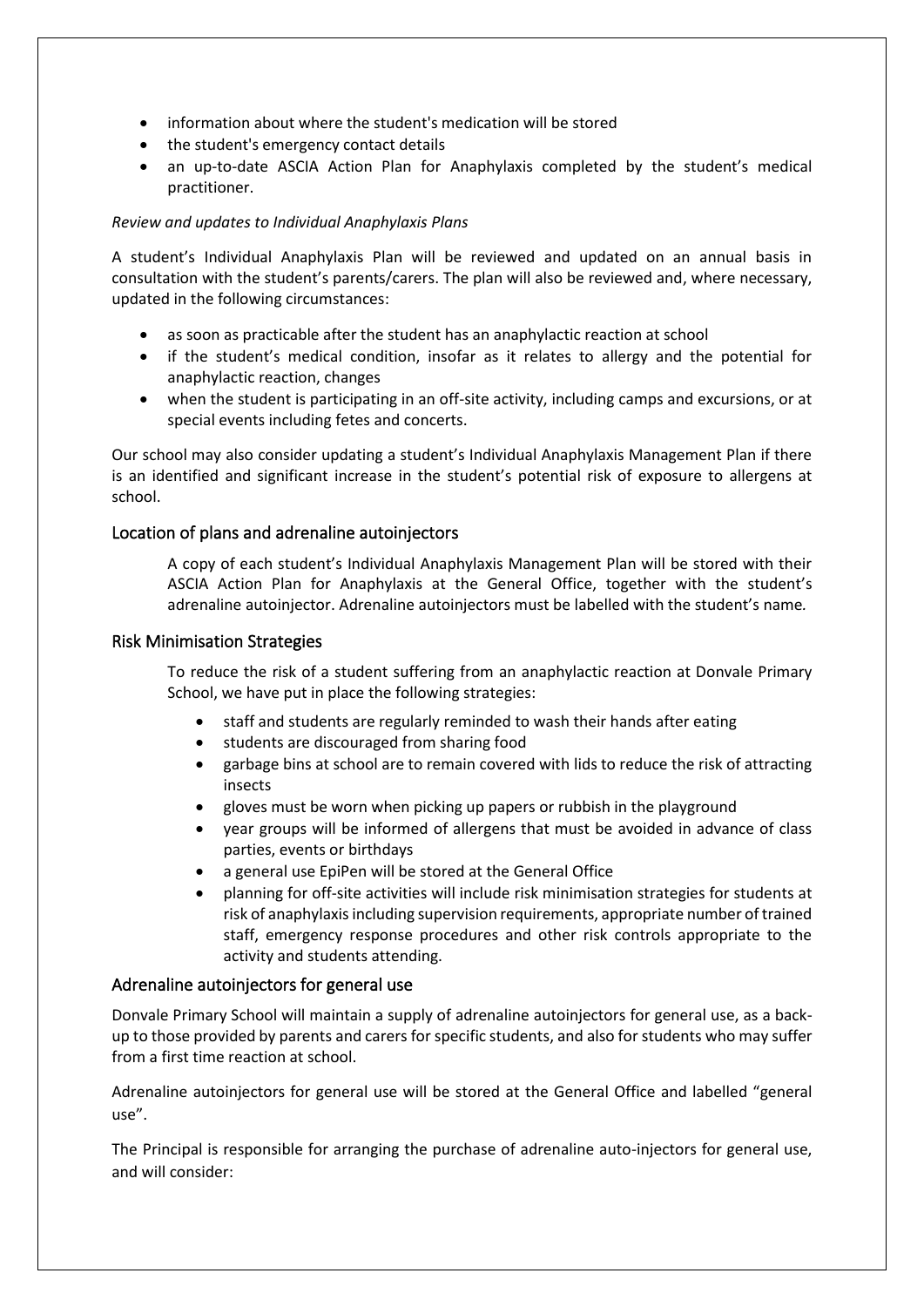- the number of students enrolled at Donvale Primary School at risk of anaphylaxis
- the accessibility of adrenaline auto-injectors supplied by parents
- the availability of a sufficient supply of auto-adrenaline injectors for general use in different locations at the school, as well as at camps, excursions and events
- the limited life span of adrenaline auto-injectors, and the need for general use adrenaline auto-injectors to be replaced when used or prior to expiry.

## Emergency Response

In the event of an anaphylactic reaction, the emergency response procedures in this policy must be followed, together with the school's general first aid procedures, emergency response procedures and the student's Individual Anaphylaxis Management Plan.

A complete and up to date list of students identified as being at risk of anaphylaxis is maintained by the Office Manager and stored at the General Office. For camps, excursions and special events, a designated staff member will be responsible for maintaining a list of students at risk of anaphylaxis attending the special event, together with their Individual Anaphylaxis Management Plans and adrenaline autoinjectors, where appropriate.

If a student experiences an anaphylactic reaction at school or during a school activity, school staff must:

| <b>Step</b> | <b>Action</b>                                                                                                                                                                                                                                                        |  |
|-------------|----------------------------------------------------------------------------------------------------------------------------------------------------------------------------------------------------------------------------------------------------------------------|--|
| 1.          | Lay the person flat<br>$\bullet$                                                                                                                                                                                                                                     |  |
|             | Do not allow them to stand or walk<br>$\bullet$                                                                                                                                                                                                                      |  |
|             | If breathing is difficult, allow them to sit<br>$\bullet$                                                                                                                                                                                                            |  |
|             | Be calm and reassuring<br>$\bullet$                                                                                                                                                                                                                                  |  |
|             | Do not leave them alone<br>$\bullet$                                                                                                                                                                                                                                 |  |
|             | Seek assistance from another staff member or reliable student to locate the<br>$\bullet$<br>student's adrenaline autoinjector or the school's general use autoinjector, and<br>the student's Individual Anaphylaxis Management Plan, stored at the General<br>Office |  |
|             | If the student's plan is not immediately available, or they appear to be<br>$\bullet$<br>experiencing a first time reaction, follow steps 2 to 5                                                                                                                     |  |
| 2.          | Administer an EpiPen or EpiPen Jr (if the student is under 20kg)                                                                                                                                                                                                     |  |
|             | Remove from plastic container                                                                                                                                                                                                                                        |  |
|             | Form a fist around the EpiPen and pull of the blue safety release (cap)<br>$\bullet$                                                                                                                                                                                 |  |
|             | Place orange end against the student's outer mid-thigh (with or without<br>$\bullet$<br>clothing)                                                                                                                                                                    |  |
|             | Push down hard until a click is heard or felt and hold in place for 3 seconds<br>$\bullet$                                                                                                                                                                           |  |
|             | Remove EpiPen<br>٠                                                                                                                                                                                                                                                   |  |
|             | Note the time the EpiPen is administered<br>$\bullet$                                                                                                                                                                                                                |  |
|             | Retain the used EpiPen to be handed to ambulance paramedics along with the                                                                                                                                                                                           |  |
|             | time of administration                                                                                                                                                                                                                                               |  |
| 3.          | Call an ambulance (000)                                                                                                                                                                                                                                              |  |
| 4.          | If there is no improvement or severe symptoms progress (as described in the ASCIA                                                                                                                                                                                    |  |
|             | Action Plan for Anaphylaxis), further adrenaline doses may be administered every five                                                                                                                                                                                |  |
|             | minutes, if other adrenaline autoinjectors are available.                                                                                                                                                                                                            |  |
| 5.          | Contact the student's emergency contacts.                                                                                                                                                                                                                            |  |

If a student appears to be having a severe allergic reaction, but has not been previously diagnosed with an allergy or being at risk of anaphylaxis, school staff should follow steps 2 – 5 as above.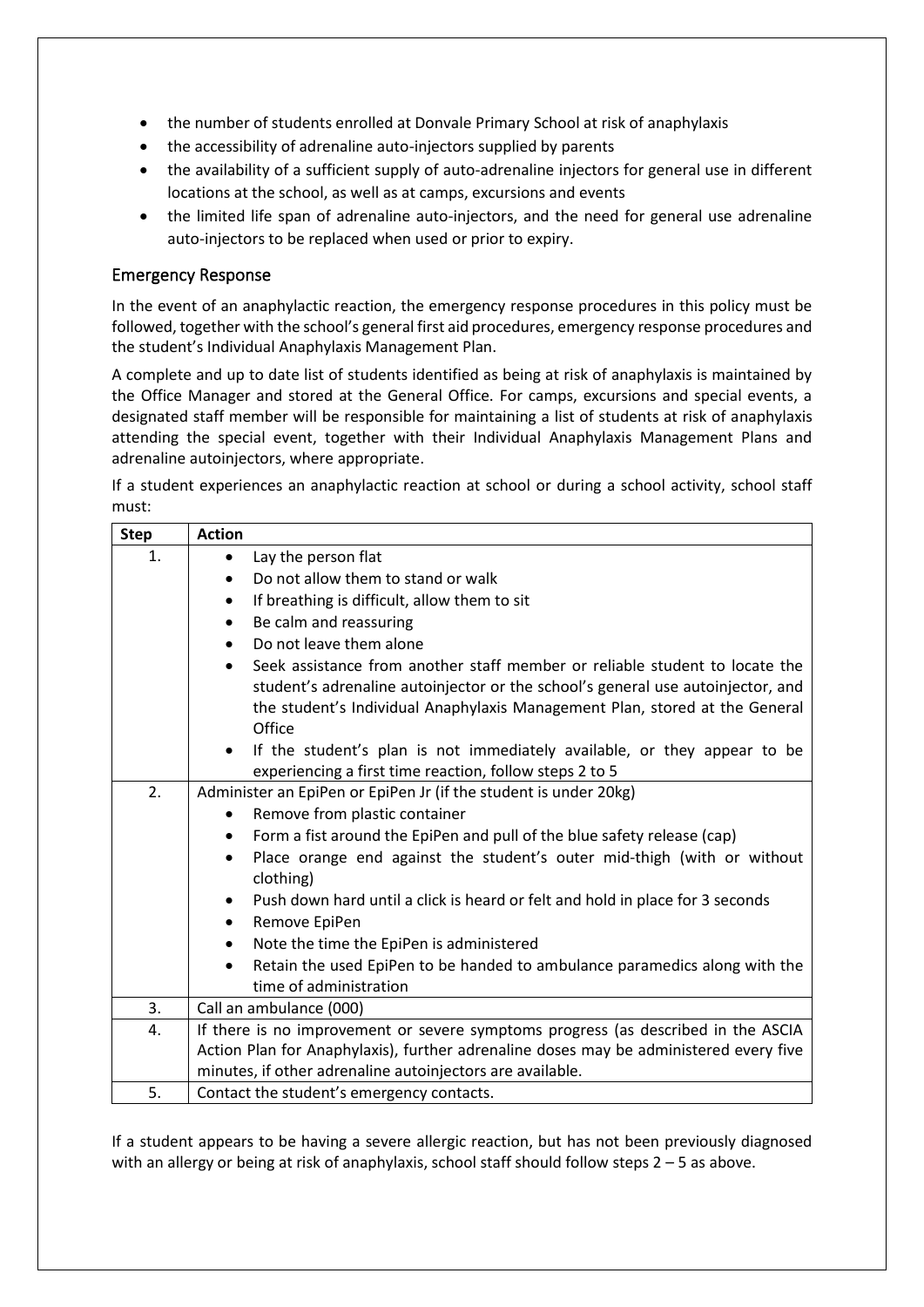[Note: If in doubt, it is better to use an adrenaline autoinjector than not use it, even if in hindsight the reaction is not anaphylaxis. Under-treatment of anaphylaxis is more harmful and potentially life threatening than over treatment of a mild to moderate allergic reaction. Refer to 'Frequently asked questions' on the [Resources tab](https://www2.education.vic.gov.au/pal/anaphylaxis/resources) of the Department's Anaphylaxis Policy.]

## Communication Plan

This policy will be available on Donvale Primary School's website so that parents and other members of the school community can easily access information about Donvale Primary School's anaphylaxis management procedures. The parents and carers of students who are enrolled at Donvale Primary School and are identified as being at risk of anaphylaxis will also be provided with a copy of this policy.

The Principal/Assistant Principal are responsible for ensuring that all relevant staff, including casual relief staff and volunteers are aware of this policy and Donvale Primary School's procedures for anaphylaxis management. Casual relief staff and volunteers who are responsible for the care and/or supervision of students who are identified as being at risk of anaphylaxis will also receive a verbal briefing on this policy.

The Principal/Assistant Principal will:

- raise school community awareness annually, about severe allergies and the school's policies through regular newsletter articles and information sessions conducted by trained personnel.
- provide information to all staff (including specialist staff, new staff, sessional staff and office staff) so they are aware of students who are at risk of anaphylaxis, the student's allergies, the school's management strategies and first aid procedures.
- encourage ongoing communication between parents/carers and staff about the current status of the student's allergies, the school's policies and their implementation.
- ensure there are procedures in place for informing casual relief teachers of students at risk of anaphylaxis and the steps required for prevention and emergency response. (Specific information in class CRT folders)
- ensure all supervising adults attending camps and excursions will have an understanding of the treatment necessary for students who have serious allergy characteristics.

## Staff training

Staff at Donvale Primary School will receive appropriate training in anaphylaxis management, consistent with the Department's *Anaphylaxis Guidelines*.

Staff who are responsible for conducting classes that students who are at risk of anaphylaxis attend, and any further staff that the principal identifies, must have completed:

- an approved face-to-face anaphylaxis management training course in the last three years, or
- an approved online anaphylaxis management training course in the last two years.

Donvale Primary School uses the following training course: ASCIA eTraining course 22579 Vic.

[Note, for details about approved staff training modules, refer to chapter 5 of the [Anaphylaxis](http://www.education.vic.gov.au/school/teachers/health/Pages/anaphylaxisschl.aspx)  [Guidelines\]](http://www.education.vic.gov.au/school/teachers/health/Pages/anaphylaxisschl.aspx)

Staff are also required to attend a briefing on anaphylaxis management and this policy at least twice per year, facilitated by a staff member who has successfully completed an anaphylaxis management course within the last 2 years including the Principal. Each briefing will address: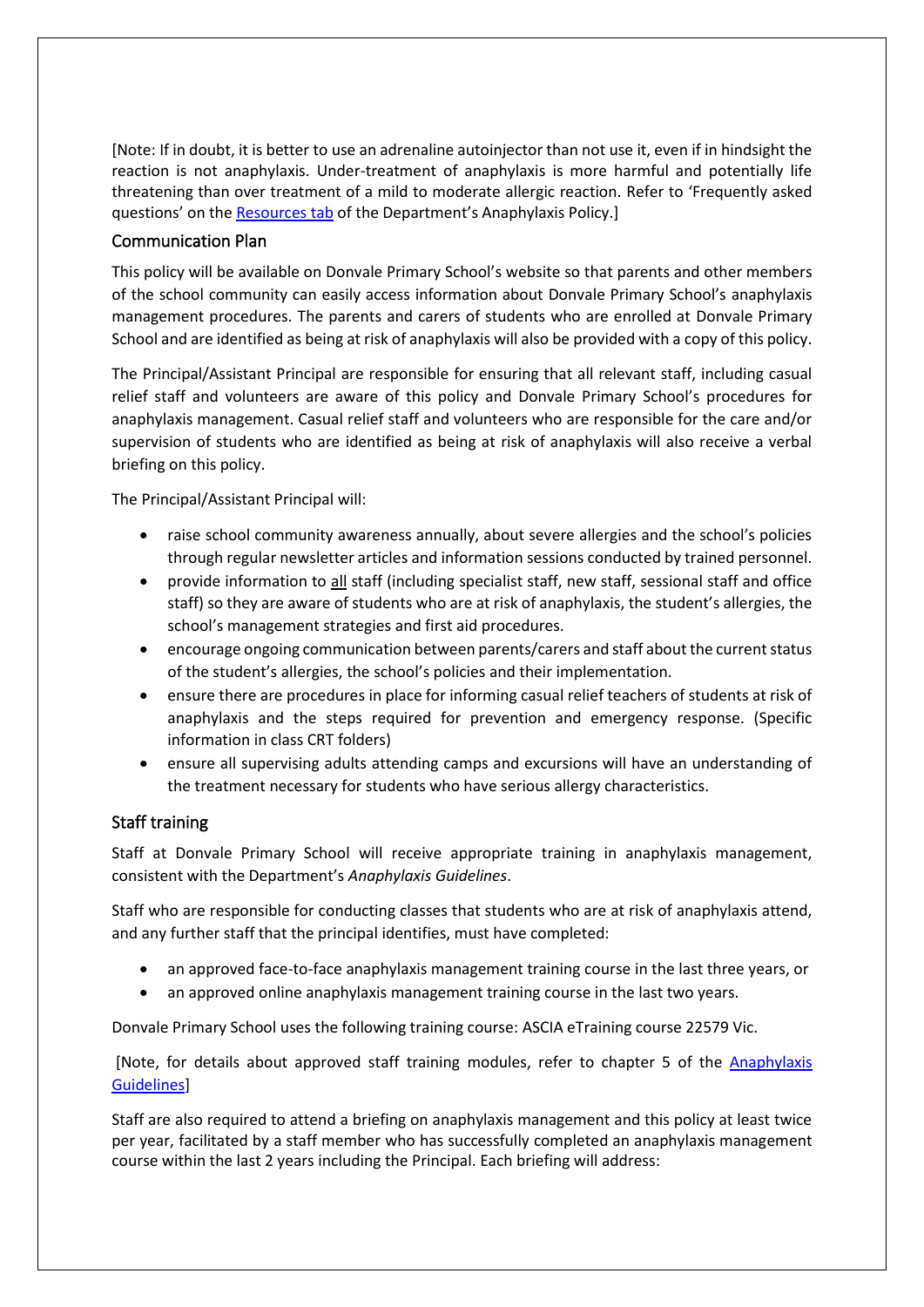- this policy
- the causes, symptoms and treatment of anaphylaxis
- the identities of students with a medical condition that relates to allegory and the potential for anaphylactic reaction, and where their medication is located
- how to use an adrenaline autoinjector, including hands on practice with a trainer adrenaline autoinjector
- the school's general first aid and emergency response procedures
- the location of, and access to, adrenaline autoinjectors that have been provided by parents or purchased by the school for general use.

When a new student enrols at Donvale Primary School who is at risk of anaphylaxis, the Principal will develop an interim plan in consultation with the student's parents and ensure that appropriate staff are trained and briefed as soon as possible.

A record of staff training courses and briefings will be maintained in the Main Office and through through the school's online Emergency Management Plan.

The Principal will ensure that while students at risk of anaphylaxis are under the care or supervision of the school outside of normal class activities, including in the school yard, at camps and excursions, or at special event days, there is a sufficient number of school staff present who have been trained in anaphylaxis management.

# FURTHER INFORMATION AND RESOURCES

- The Department's Policy and Advisory Library (PAL):
	- o [Anaphylaxis](https://www2.education.vic.gov.au/pal/anaphylaxis/policy)
- [Allergy & Anaphylaxis Australia](https://allergyfacts.org.au/)
- ASCIA Guidelines: [Schooling and childcare](https://allergyfacts.org.au/allergy-management/schooling-childcare)
- Royal Children's Hospital: Allergy and immunology
- [DPS Health Care Needs Policy 2021](http://donvaleps.vic.edu.au/wp-content/uploads/2011/03/DPS-Health-Care-Needs-policy-20211.pdf)

# REVIEW CYCLE AND EVALUATION

This policy was last updated on 25/08/2021 and is scheduled for review in August 2022

The Principal will complete the Department's Annual Risk Management Checklist for anaphylaxis management to assist with the evaluation and review of this policy and the support provided to students at risk of anaphylaxis.

| Date Implemented:       | 25 <sup>th</sup> August 2021         |
|-------------------------|--------------------------------------|
| Author:                 | <b>Education Sub-Committee</b>       |
| Approved By:            | School Council                       |
| Responsible for Review: | <b>Principal/Assistant Principal</b> |
| Review Date:            | 1 vear                               |